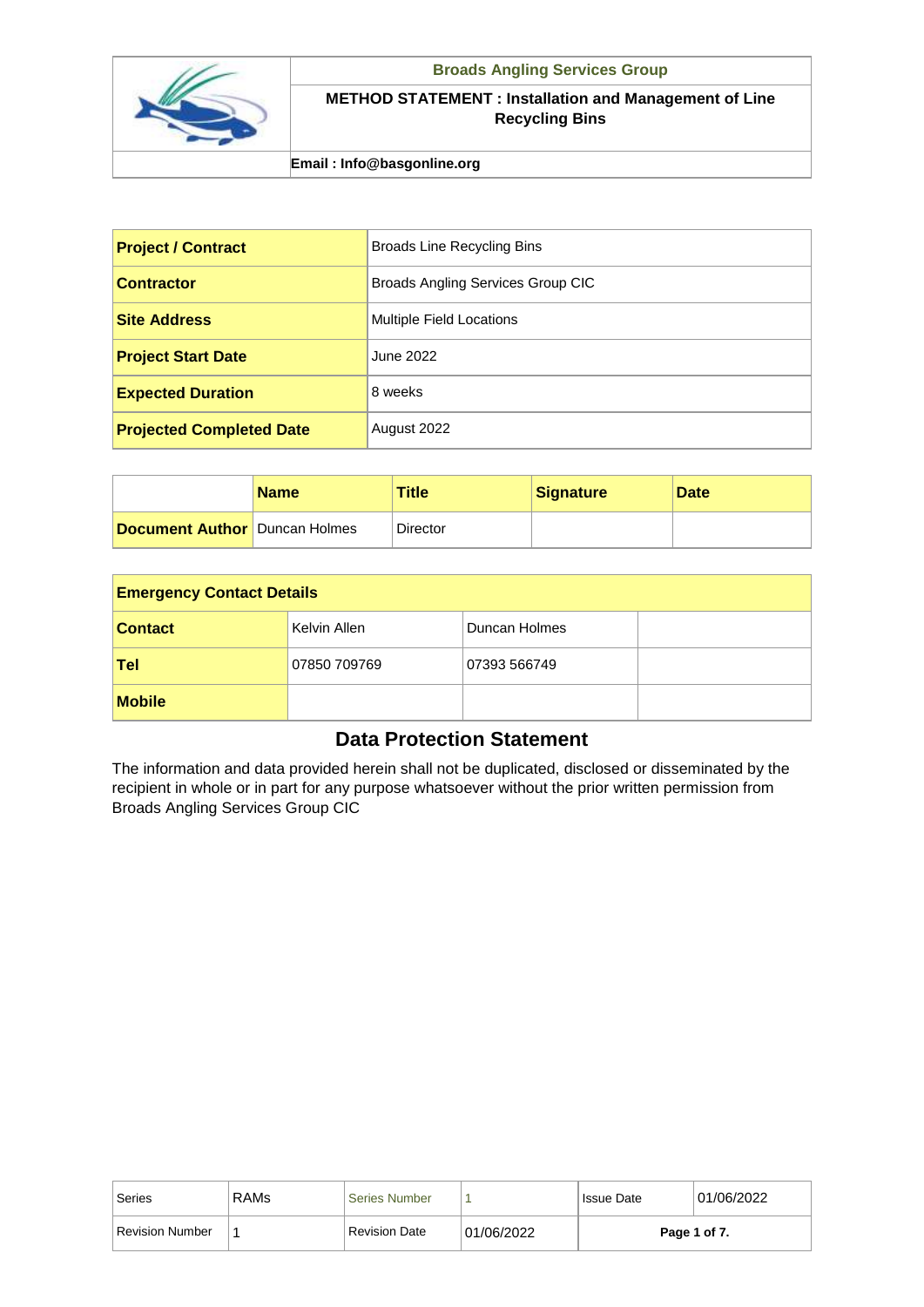

**Email : Info@basgonline.org**

## **Staff and volunteers Information Sheet**

Please read the entire sheet before beginning the procedure, if you have any questions please contact your manager or safety representative.

The following method statement has been developed to provide a safe system of work and must be adhered to **at all times**, any significant deviation from this system must first be authorised by project manager. Please read the entire sheet before beginning the procedure, if you have any questions please contact the project manager

## **The main hazards to your safety and health are:**

- 1. Injury from slips, trips and falls
- 2. Injury falling from step up
- 3. Injury from Handheld tools
- 4. Injury from manual handling
- 5. Dust from drilling brickwork
- 6. Injury to members of the public
- 7. Vehicle movement

## **Preventative measures you must take:**

- 1. You must be competent to carry out the task.
- 2. You must ware the protective equipment detailed below.

 3. Barriers and/or warning signs must be placed around the work area, where risk assessment has deemed necessary.

- 4. Members of the public are prohibited from work unless accompanied by a competent person
- 5. You must be trained and competent to use hand tools, mains voltage and battery power tools.
- 6. You must not lift beyond your capabilities, get help if necessary.
- 7. You must follow all directions given by the project manager

## **Personal protective equipment you must wear:**

- 1. Boots or footwear suitable for riverbank
- 2. Hi-visibility vests
- 3. Eye protection
- 4. Gloves

5. Mask (installation on brick or masonry)

## **Environmental protection measures you must take:**

1. You must dispose of any installation waste and packaging at a suitable disposal location

 2. Recovered fishing line and line bin contents must be entirely collected and taken to one of the line recycling locations

| Series                 | <b>RAMs</b> | Series Number        |            | <b>Issue Date</b> | 01/06/2022   |
|------------------------|-------------|----------------------|------------|-------------------|--------------|
| <b>Revision Number</b> |             | <b>Revision Date</b> | 01/06/2022 |                   | Page 2 of 7. |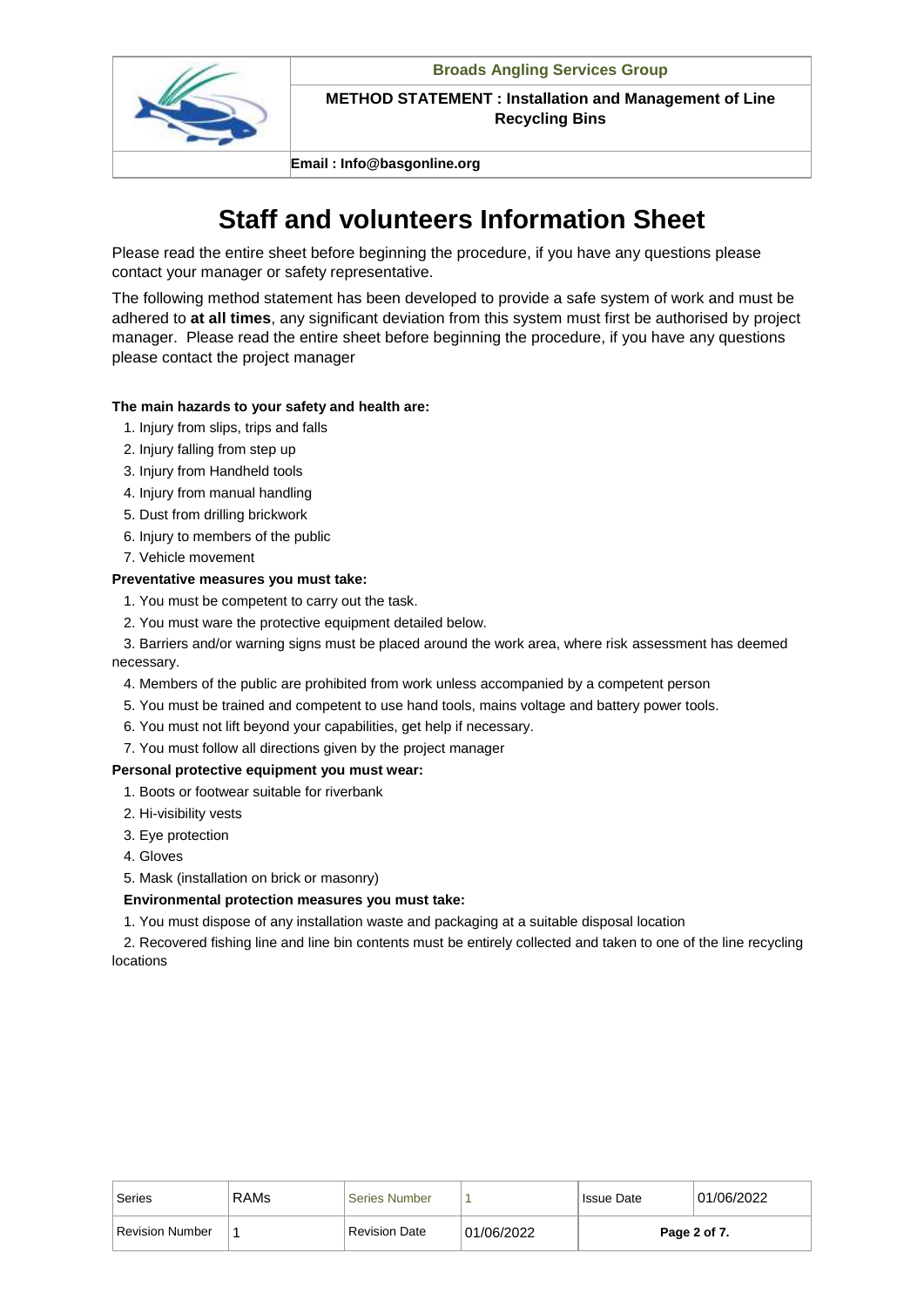

**Email : Info@basgonline.org**

## **General Precautions**

## **Staff and volunteers and Training**

The works will be carried out by volunteers from **Broads Angling Services Group CIC.** All members of staff and volunteers are experienced and have been deemed competent to carry out tasks requested of them. List your staff and volunteers qualifications, e.g. CSCS, PASMA, PAL / IPAF, City and Guilds etc. A responsible person will be appointed to each job they will supervise all works and be responsible for quality and safety. Young volunteers will be supervised at all times and are not allowed to carry out tasks for which they have not been trained.

## **Vehicle Safety**

Staff and volunteers are responsible for their own vehicles continued roadworthiness. All drivers will comply with road traffic regulations and the Highway Code. All loads will be securely fastened to the vehicle by competent persons prior to travel. Drivers will take planned breaks on long journeys.

## **PPE**

All site workers will wear suitable footwear and hi-visibility vests at all times; other items of PPE such as hard hats, dust masks, eye and ear protection and gloves are available to be worn as and when necessary in accordance with specific risk assessment.

## **Preparation and Induction**

A risk assessment will be prepared for each task which will be discussed with members of staff and volunteers, any queries or concerns will be dealt with prior to starting work. Staff and volunteers will be inducted to the project and will be expected to follow all rules and safety procedures.

## **Manual Handling**

All members of staff and volunteers have been instructed on the potential dangers of manual handling and staff and volunteers will not lift items or equipment beyond their capabilities. Heavy or awkward items will be broken down into smaller units or dual lifted where this is not possible. It is the responsibility of the site foreman to assess every situation that requires manual handling and enforce control procedures where he/she deems necessary; where practical, mechanical aids should be available and used.

## **First Aid**

All staff and volunteers will carry basic first aid kit.

## **Welfare**

All staff and volunteers will carry means to sanitise hands following installation, emptying or maintenance of the line bins.

## **Access and Egress**

Line bins will be installed in locations that are designing for access to fishing locations.

## **Working at Height**

No staff of volunteers to work at height. Line Bins to be installed so that the top pf the bin is eye level. Hop up platform of no more than 500mm heigh may be used during installation.

## **Public Safety**

All members of the public to remain safe distance (2metres) from installation or management works

## **Tools and Electrical Equipment**

All items of tools and equipment will be visually inspected on a regular basis and prior to use, defective or damaged equipment will be not be used.

## **Material Handling**

All materials are lightweight and should not pose a hazard during normal use.

| Series                 | <b>RAMs</b> | Series Number        |            | <b>Issue Date</b> | 01/06/2022   |
|------------------------|-------------|----------------------|------------|-------------------|--------------|
| <b>Revision Number</b> |             | <b>Revision Date</b> | 01/06/2022 |                   | Page 3 of 7. |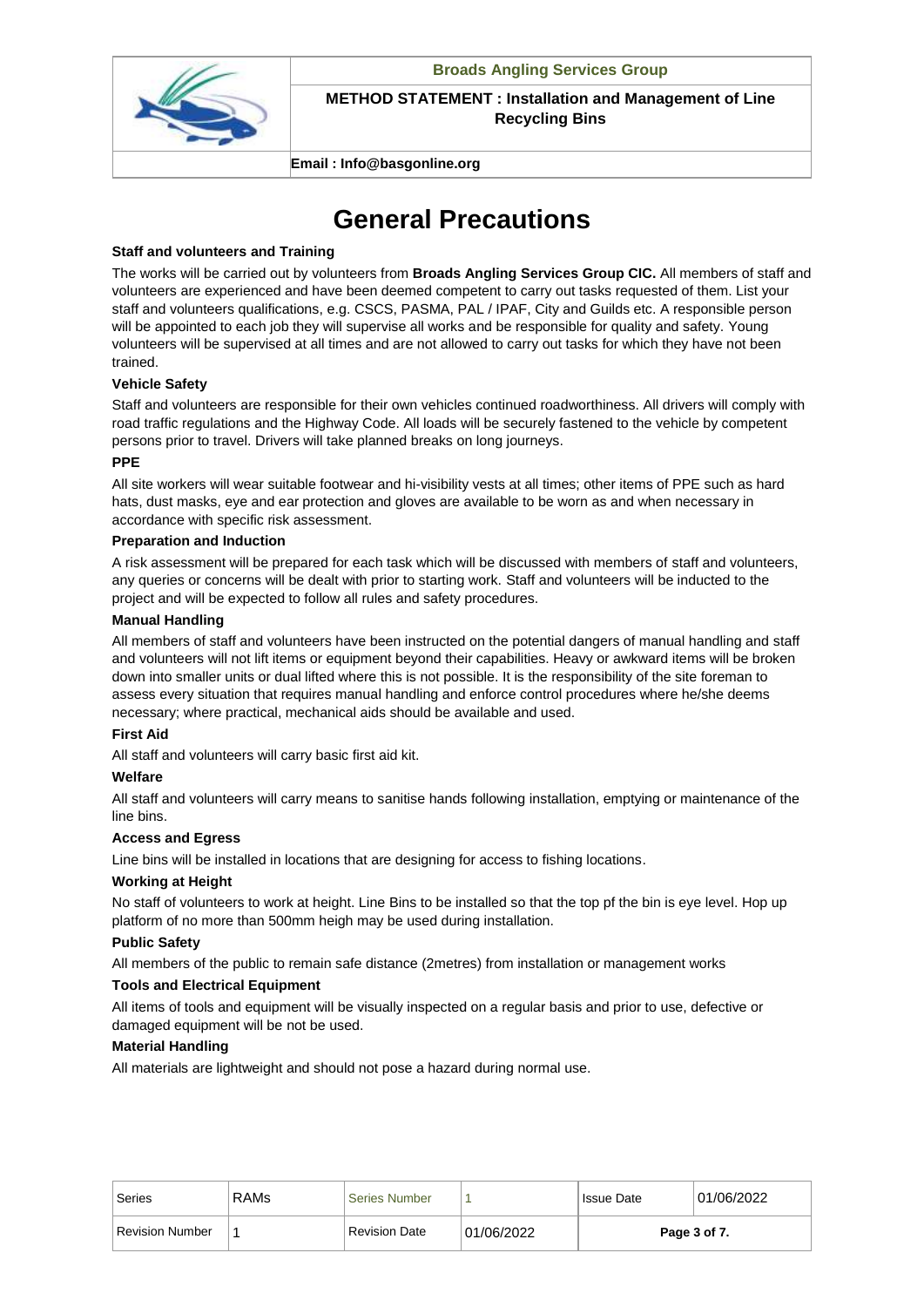

**Email : Info@basgonline.org**

# **Task Description - Installation**

Carry out the installation of Line Recycling Bins at field locations

## **Step by Step Process**

## **Preparation**

- 1. Load all equipment required for job.
- 2. Carry out vehicle safety checks.
- 3. Transport equipment and personnel to site.
- 4. Review Survey sheet for agreed location.
- 5. Put on personal protective equipment.
- 6. Assess protection of general public and ensure persons stay 2m minimum from work location.

 7 Ensure the area to be worked and exit points are clear of obstruction and that safe access and egress is maintained.

## **Prior to Starting Work**

Inform general public of work commencing. Particular attention should be paid to property where children are present; children and adults must be kept away from the work area at all times and protected from tools and equipment.

- 1. Ensure Personal Protective Equipment is worn at all times.
- 2. Physically check the condition of all equipment before and after use

## **Step by Step Guides**

## **Installation on metal post or pole or wooden post less than 150mm (6inches) in width**

- 1. Put on your personal protective equipment.
- 2. Unscrew and open 2 x Stainless steel mounting bands using hand screwdriver
- 3. Hold the Line Recycling Bin along side the post, the top of the bin must be
	- 3.1 No higher than 170cm from the ground
	- 3.2 No lower than 110 cm from the ground
	- 3.3 Oriented to ensure opening is easily accessible
	- 3.4 Base can be unscrewed for emptying
- 4. Use the Stainless-steel mounting bands to secure the line bin to the post using screwdriver
- 5. Ensure the line bin is vertical using spirit level
- 6. Ensure that the bands are tightened sufficiently to secure the bin properly but not to damage the bin.
- 7. If signage is required ensure these are mounted securely using an appropriate fixing.
- 8. Take photographic record of location.

## **Installation on wooden post 150mm (6inches) or more in width**

- 1. Put on your personal protective equipment.
- 2. Select 2 x plastic brackets and 4 x stainless steel screws
- 3. Hold the Line Recycling Bin along side the post, the top of the bin must be
	- 3.1 No higher than 170cm from the ground
	- 3.2 No lower than 110 cm from the ground
	- 3.3 Oriented to ensure opening is easily accessible
	- 3.4 Base can be unscrewed for emptying

| Series                 | <b>RAMs</b> | <b>Series Number</b> |            | <sup>1</sup> Issue Date | 01/06/2022   |
|------------------------|-------------|----------------------|------------|-------------------------|--------------|
| <b>Revision Number</b> |             | <b>Revision Date</b> | 01/06/2022 |                         | Page 4 of 7. |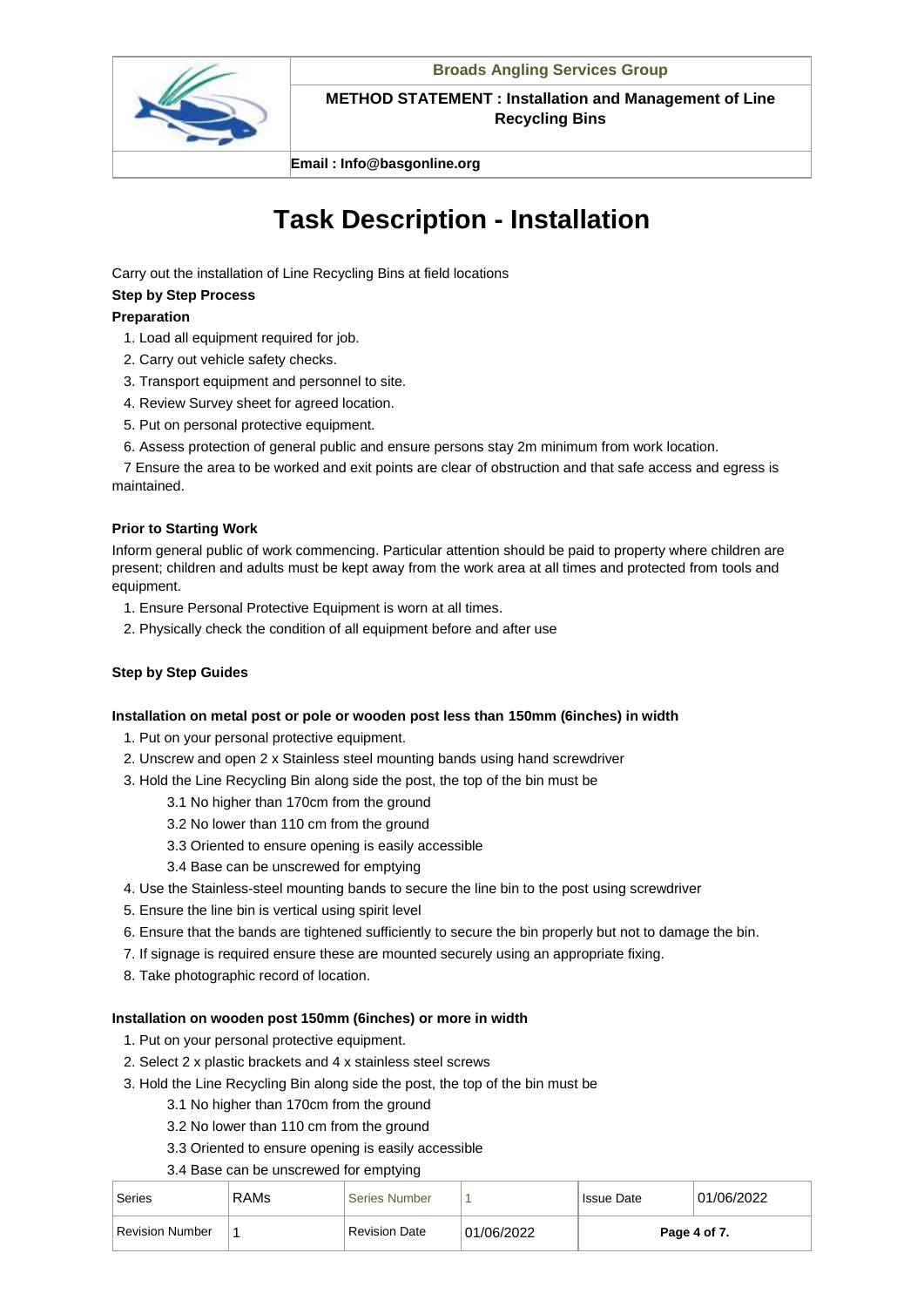

#### **Email : Info@basgonline.org**

- 4. Use the plastic U clips and screws to secure the line bin to the post
- 5. Ensure the line bin is vertical using spirit level
- 6. Ensure that the bin is properly secure.
- 7. If signage is required ensure these are mounted securely using an appropriate fixing.
- 8. Take photographic record of location.

#### **Installation on brick or masonry**

- 1. Put on your personal protective equipment.
- 2. Select 2 x plastic brackets, 4 x stainless steel screws 4 x brown wall plugs
- 3. Hold the Line Recycling Bin along side the post, the top of the bin must be
	- 3.1 No higher than 170cm from the ground
	- 3.2 No lower than 110 cm from the ground
	- 3.3 Oriented to ensure opening is easily accessible
	- 3.4 Base can be unscrewed for emptying
- 4. Use 7mm masonry drill bit to fit wall plugs to wall
- 5. Use the plastic U clips and screws to secure the line bin to the post
- 6. Ensure the line bin is vertical using spirit level
- 7. Ensure that the bin is properly secure.
- 8. If signage is required ensure these are mounted securely using an appropriate fixing.
- 9. Take photographic record of location.

## **Task Description - Management**

Carry out the management of line recycling bins

#### **Step by Step Process**

#### **Preparation**

- 1. Load all equipment required for job.
- 2. Carry out vehicle safety checks.
- 3. Transport equipment and personnel to site.
- 4. Put on personal protective equipment.
- 5. Assess protection of general public and ensure persons stay 2m minimum from work location.

#### **Prior to Starting Work**

Inform general public of work commencing. Particular attention should be paid to property where children are present; children and adults must be kept away from the work area at all times and protected from equipment and waste

- 1. Ensure Personal Protective Equipment is worn at all times.
- 2. Physically check the condition of all equipment before and after use

#### **Step by Step Guides**

| Series          | <b>RAMs</b> | Series Number        |            | <b>Issue Date</b> | 01/06/2022   |
|-----------------|-------------|----------------------|------------|-------------------|--------------|
| Revision Number |             | <b>Revision Date</b> | 01/06/2022 |                   | Page 5 of 7. |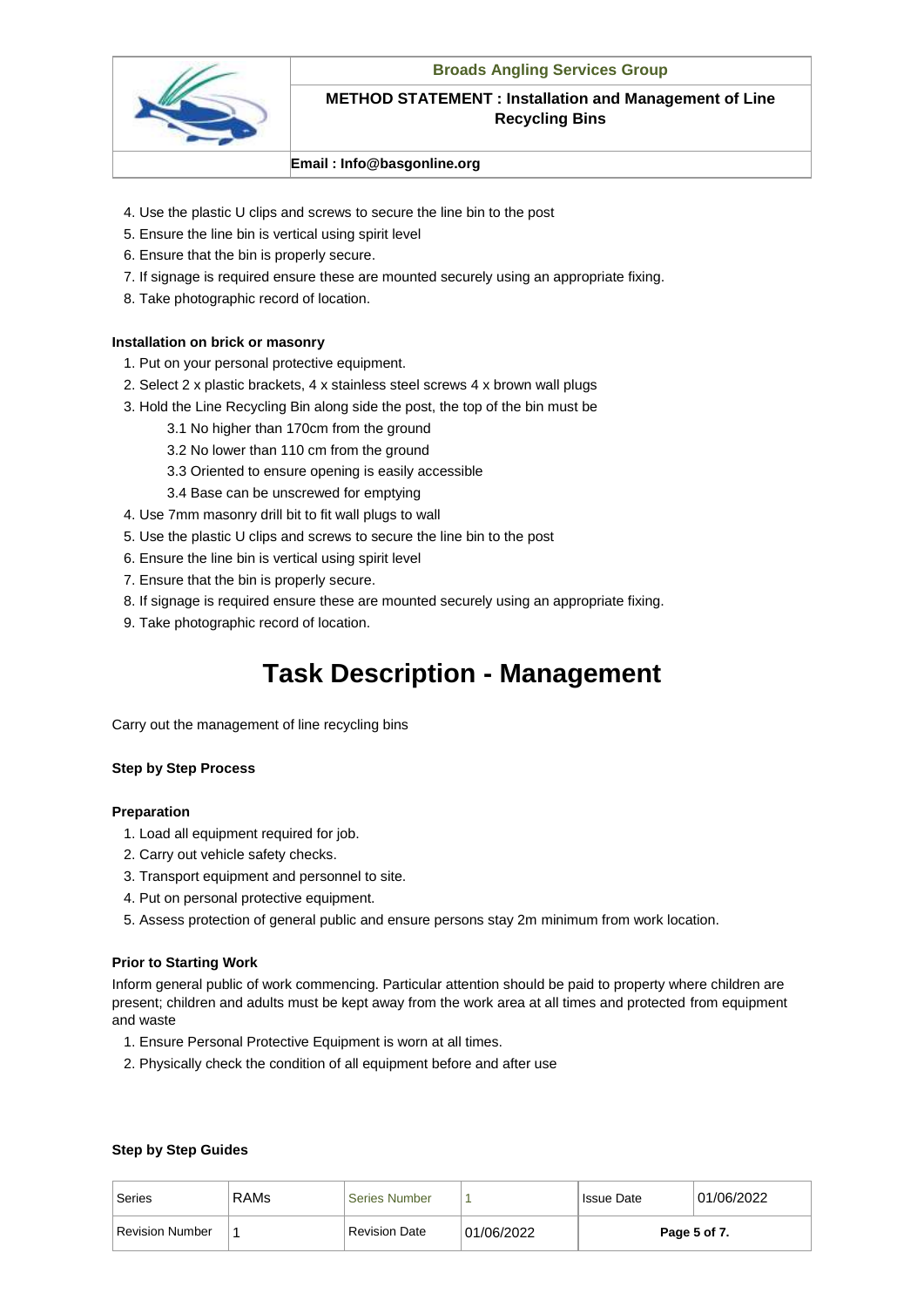

#### **Email : Info@basgonline.org**

#### **Inspection of the Line Bin**

- 1. Put on your personal protective equipment.
- 2. Visually inspect the line bin for damage
- 3. Check Bin is securely fastened to mounting
- 4. Ensure all labels and signs are complete.
- 5. Repair or replace as required.

#### **Emptying the Line Bin**

- 1. Put on your personal protective equipment.
- 2. Locate collection receptacle under the line bin
- 3. Unscrew base of line bin and secure base
- 4. Use rod to push line out of bin, collecting all contents in receptacle
- 5. Re attached base and remove receptacle
- 6. Wipe outside line bin with cleaning wipe (dispose separately)
- 7. Re attached base and remove receptacle

#### **Recycling the Contents**

- 1. Put on your personal protective equipment.
- 2. Inspect the contents retrieved from the line bin
- 3. Remove and dispose correctly any items other than fishing line
- 4. Transfer recyclable material to one of the participating tackle shops
- 5. Place line in tackle shop recycling bin
- 6. Clean equipment and store suitably for next use.

| Series                 | <b>RAMs</b> | <b>Series Number</b> |            | <b>Issue Date</b> | 01/06/2022   |
|------------------------|-------------|----------------------|------------|-------------------|--------------|
| <b>Revision Number</b> |             | Revision Date        | 01/06/2022 |                   | Page 6 of 7. |